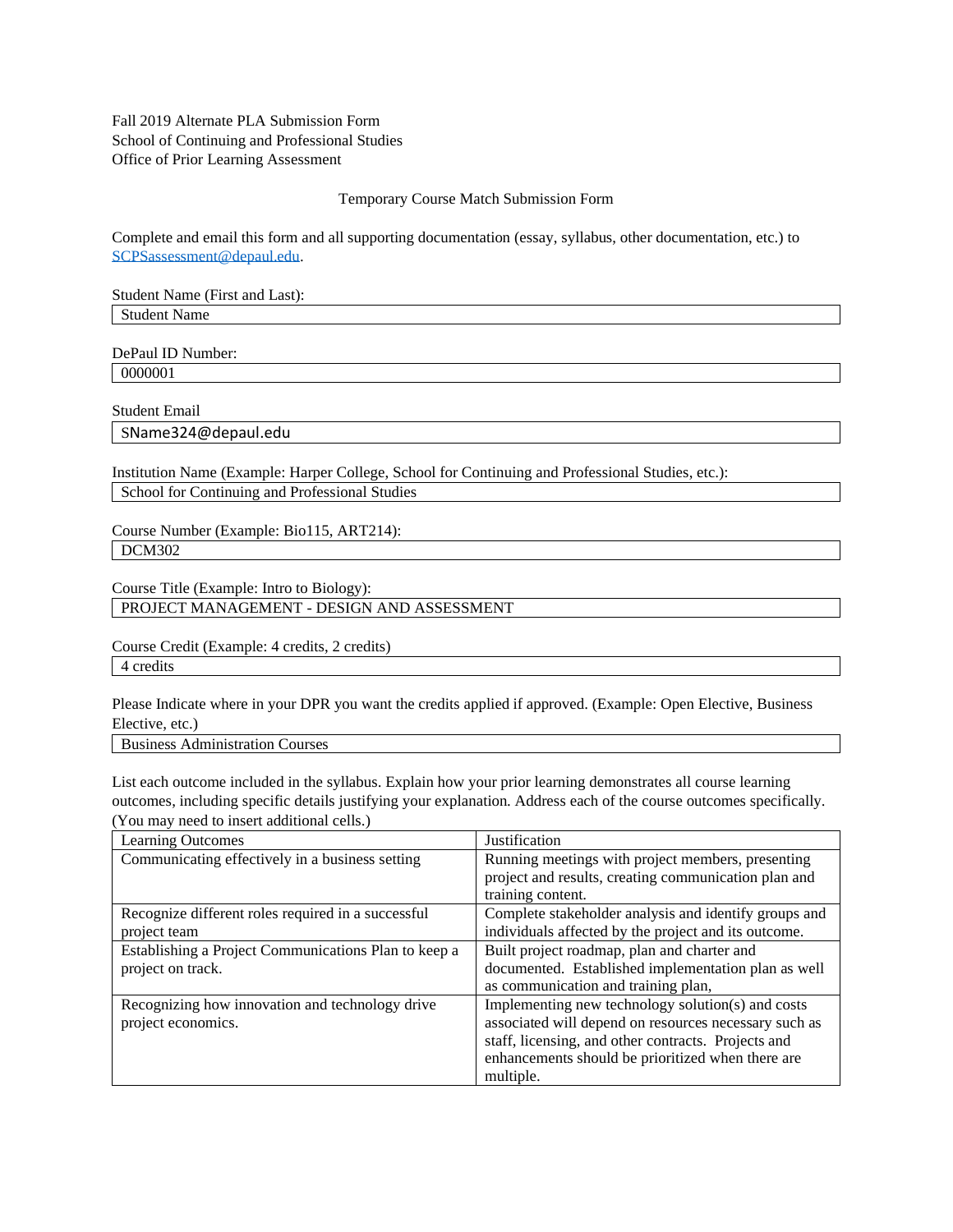| Using computer software and the Internet for project | Documented project plan. Researched capabilities,         |  |
|------------------------------------------------------|-----------------------------------------------------------|--|
| documentation, control and information research.     | pitfalls and best practices.                              |  |
| Identifying the basic steps and tools found in all   | Managed project through all major phases including        |  |
| modern project management methodologies.             | planning, build-up, implementation and closing.           |  |
| Estimating project risk and formulating contingency  | Identified potential risks due to data privacy, created a |  |
| plans to minimize it.                                | security access model for approval. Created a             |  |
|                                                      | contingency plan that included additional security        |  |
|                                                      | measures.                                                 |  |
| Assessing project status via Gantt Charting.         | Project status was tracked in project plan document.      |  |
|                                                      | Project software is reserved for larger projects in the   |  |
|                                                      | organization that are corporate-wide.                     |  |
| Documenting and tabulating all project details.      | Documented project milestones, requirements, key          |  |
|                                                      | stakeholders, and results in project plan,                |  |
| Understanding how project management applies to      | Technology enhancements and upgrades are done             |  |
| information systems.                                 | through agile approach, where smaller changes are         |  |
|                                                      | made over time, continually. Established agile            |  |
|                                                      | approach for upgrades and enhancements after initial      |  |
|                                                      | launch.                                                   |  |

Remember to attach relevant documentation to substantiate your explanation.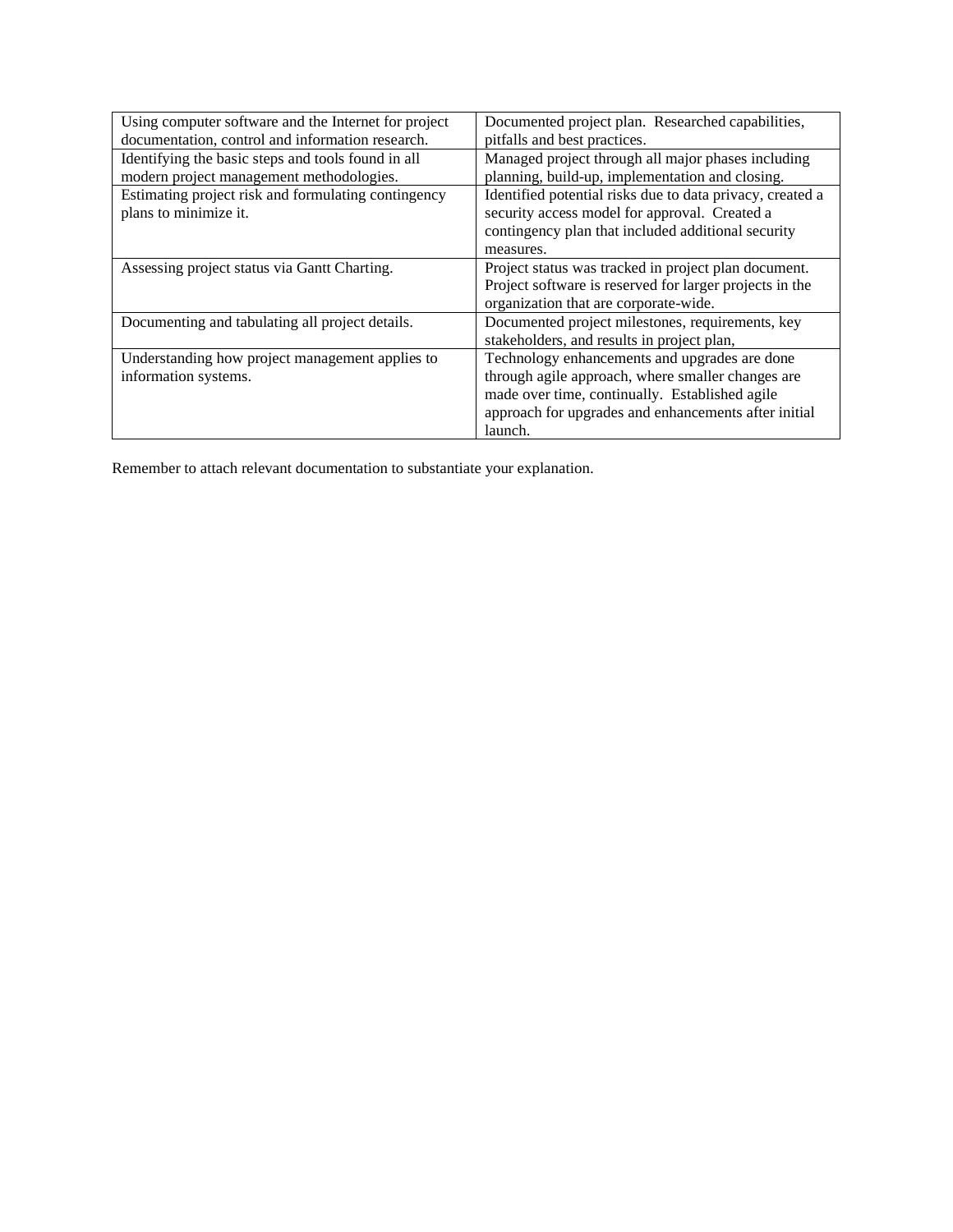DePaul University | School of Continuing and Professional Studies| Undergraduate Programs

# DCM302: PROJECT MANAGEMENT - DESIGN AND

# ASSESSMENT

*FALL 2019* 

INSTRUCTOR INFORMATION

Walter Adams wadams5@depaul.edu 847-752-6080 (Office) Office Hours: 11:00am-2:00pm Mondays

# COURSE INFORMATION

Location: Onsite DePaul Loop Campus (5:45 – 9:00pm) Beginning Tue, September 17 Ending Tue, November 19

# Required Textbook:

*Project Management – 36-Hour Course* or *The McGraw-Hill 36-Hour Course, Project Management***.** *ISBN 978-0-07-173827-9*. Helen S. Cooke and Karen Tate. McGraw-Hill Companies, Inc., 2011.

Books may be purchased through the DePaul University Bookstore at bookstores@depaul.edu, or call 312-362-8792

# COURSE DESCRIPTION

Project Management is a very important business discipline that can benefit students in their careers as well as personal life. Project Management allows companies to develop high quality new products or services on time and within budget. However, it can become very complicated to apply if one doesn't have a firm grasp of the basics. There are numerous Project Management methodologies, and all of them share common steps and tools. The purpose of this course is to demystify Project Management by presenting its basic framework and tools for designing a project and controlling or assessing its status. The course translates Project Management theory into a practical and effective methodology the student will be able to apply on the job. Starting with working definitions of Project and Project Management, the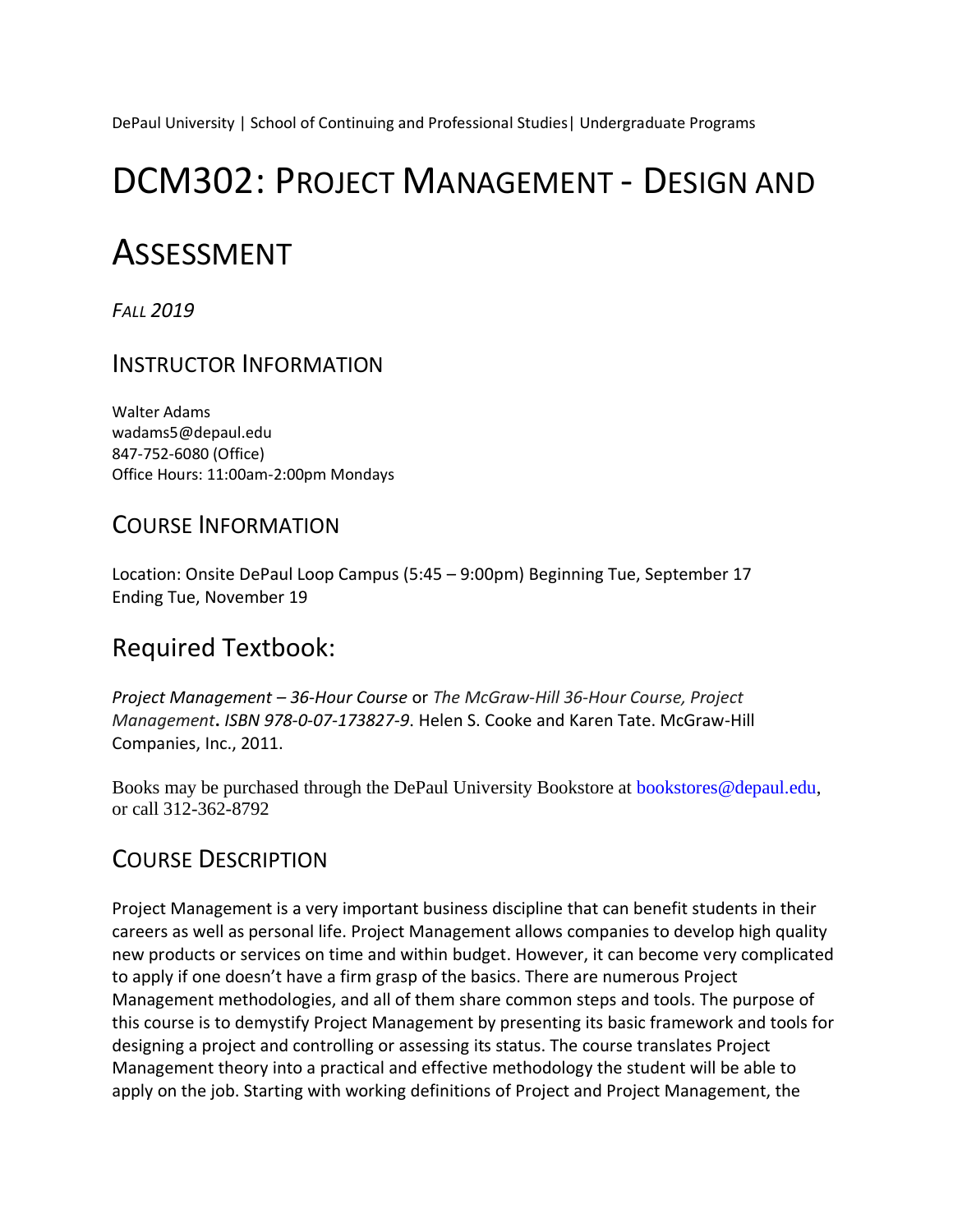course describes how projects are initiated, evaluated and organized with analytic techniques. Project execution and control are covered next, along with the documentation and communications skills that are needed to keep a project on track. The course concludes with an overview of project management applied to a group project chosen with classmates. Students will learn Project Management via course lectures, collaborative discussions, team project participation, textbook reading, Internet searches and research at the company they work for. The class will be divided into teams whose course assignment is to apply the course material to a project of their own choosing. Their grade will be determined by class participation and by how well they apply the course material to their project, as summarized in their project presentation. Individual assignments will also be given which will require the student to research topics via the Internet or their company.

# LEARNING OUTCOMES

Upon completion of this course, it is expected that students will have a basic understanding and ability to apply the following skills:

- • Communicating effectively in a business setting.
- • Recognizing different roles required in a successful project team.
- • Establishing a Project Communications Plan to keep a project on track.
- • Recognizing how innovation and technology drive project economics.
- • Using computer software and the Internet for project documentation, control and information research.
- • Identifying the basic steps and tools found in all modern project management methodologies.
- • Estimating project risk and formulating contingency plans to minimize it.
- • Assessing project status via Gantt Charting.
- • Documenting and tabulating all project details.
- • Understanding how project management applies to information systems.

# LEARNING STRATEGIES & RESOURCES

The course utilizes these learning modalities: online lecture and discussion; assigned readings; collaborative learning within a team setting; Internet searches on specific topics. They reinforce one another and facilitate understanding all aspects of Project Management.

# LEARNING DELIVERABLES (GRADED EVIDENCES OF LEARNING) Each Student

can accumulate 1000 points for individual work as follows:

- • Four research papers each worth 100 points **400**
- • Case Study **200**
- • Group Presentation **250**
- • Team and self-assessment **100**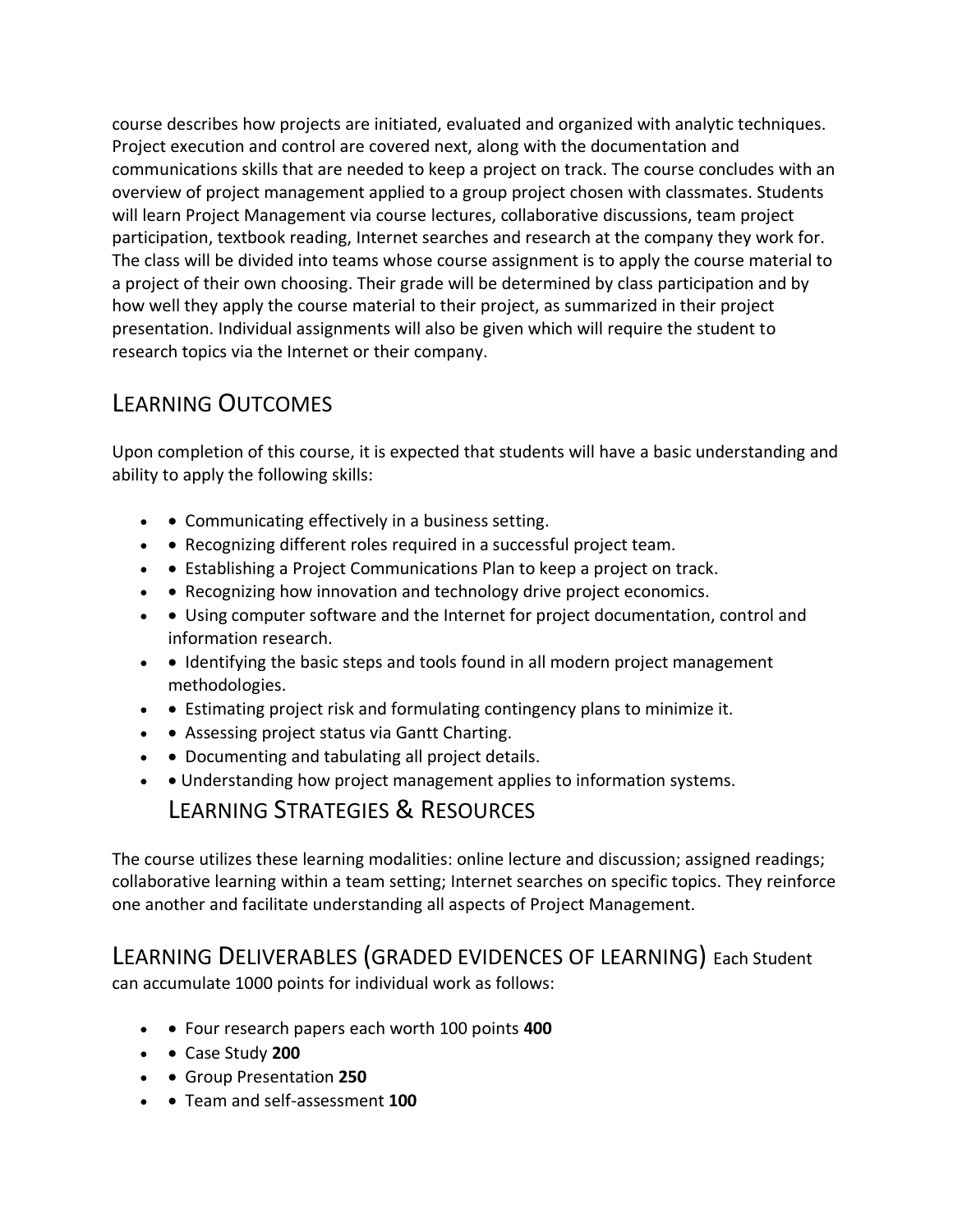• • Ten Weeks Class Attendance/Participation each worth 5 points **50** ASSESSMENT OF STUDENT LEARNING

*All writing assignments are expected to conform to basic college-level standards of mechanics and presentation. Students are encouraged to submit their papers to the writing center before submitting in class.* Consider visiting the Writing Center to discuss your assignments for this course or any others. You may schedule appointments (30 or 50 minutes) on an as–needed or weekly basis, scheduling up to 3 hours-worth of appointments per week. Online services include Feedback–by–Email and IM conferencing (with or without a webcam). All writing center services are *free*. Writing Center tutors are specially selected and trained graduate and undergraduate students who can help you at almost any stage of your writing. They will not do your work for you, but they can help you focus and develop your ideas, review your drafts, and polish your writing. They can answer questions about grammar, mechanics, different kinds of writing styles, and documentation formats. They also can answer questions and provide feedback online, through IM/webcam chats and email. Obviously, the tutors won't necessarily be familiar with every class or subject, but they are able to provide valuable help from the perspective of an interested and careful reader as well as a serious and experienced student- writer. Schedule your appointments with enough time to think about and use the feedback you'll receive. To schedule a Face-to-Face, Written Feedback by Email, or Online Appointment, visit www.depaul.edu/writing.

# GRADING CRITERIA & SCALE

# **Grading Criteria for Assessment of Learning:**

*A= designates work of high quality; reflects thorough and comprehensive understanding of the issues at hand; reflects a clearly identifiable thesis and argument that demonstrates cogent and creative development and support of idea.* 

*B= designates work of good quality; reflects clearly organized and comprehensive understanding of issues at hand; presents substantive thesis and argument with evident development and support of ideas.* 

*C= designates work which minimally meets requirements set forward in assignment; reflects some organization and development of ideas but develops argument in superficial or simplistic manner; may only address part of the assignment or be otherwise incomplete.* 

*D= designates work of poor quality which does not meet minimum requirements set forth in the assignment; demonstrates poor organization of ideas and/or inattention to development of ideas, grammar, and spelling; treatment of material is superficial and/or simplistic; may indicate that student has not done reading assignments thoroughly*. *Unfinished work or work requiring revision will be given an Incomplete (IN) grade. In order to qualify for the IN, students must have*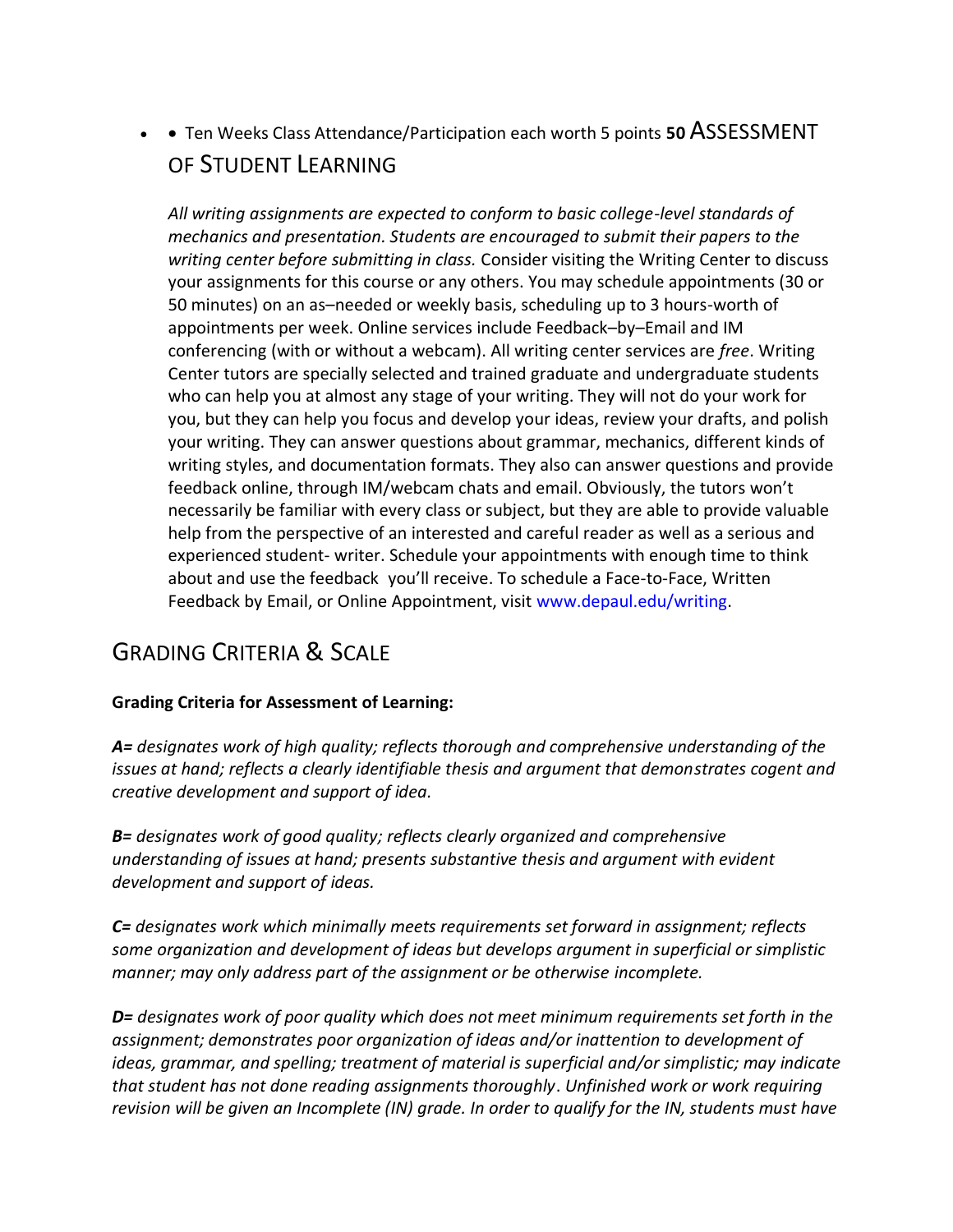*regularly attended class, and must have completed two thirds of assignments and have a signed copy of the Incomplete Contract form. Work not submitted by the due date must be submitted within 2 weeks, and will be assessed on a P/F basis only.* 

### **Course Grading Scale**

| $ A = 950$ to 1000 $ A - 910$ to 940 $ B + 980$ to 900 |  |
|--------------------------------------------------------|--|
| $ B = 850$ to 870 $ B - 810$ to 840 $ C + 770$ to 800  |  |
| $ C = 730$ to 760 $ C - 690$ to 720 $ D + 650$ to 680  |  |
| $D = 610$ to 640  F = 600 or below INC                 |  |

# INCOMPLETE (IN) GRADE

A temporary grade (for up to two quarters\*) indicating that, following a request by the student, the instructor has given his or her permission for the student to receive an incomplete grade. In order to receive an IN grade, the student must have (a) a satisfactory record in the work already completed for the course, (b) encountered unusual or unforeseeable circumstances which prevent him/her from completing the course requirements by the end of the term, and (c) applied to the instructor for permission to receive an IN, using the college form (Contract for Issuance of Incomplete Grade).. The instructor is not required to grant an IN grade. Upon agreeing to the IN grade, \*the instructor has the prerogative to assign a shorter completion deadline, which will supersede the two-quarter timeframe. (Please see the *Grades, Incomplete (IN) and Research (R) Expiration Policy* for additional information. Note: IN grades are not considered by Financial Aid as evidence of satisfactory academic progress.

# COURSE SCHEDULE

# WEEK<sub>1</sub>

#### **Introduction**

# *What is Project Management? How does it differ from general management? What benefits does Project Management provide? What does a Project Manager do?*

#### **Learning Objectives**

- • Describe Project Management and recognize its role in modern organizations
- • Compare and contrast a project versus day-to-day operations
- • Explain the key roles and responsibilities of a project manager
- • Summarize the benefits of adopting project management approaches

#### **Learning Activities**

• • Read chapter 1 of your text, The McGraw-Hill 36-Hour Course, Project Management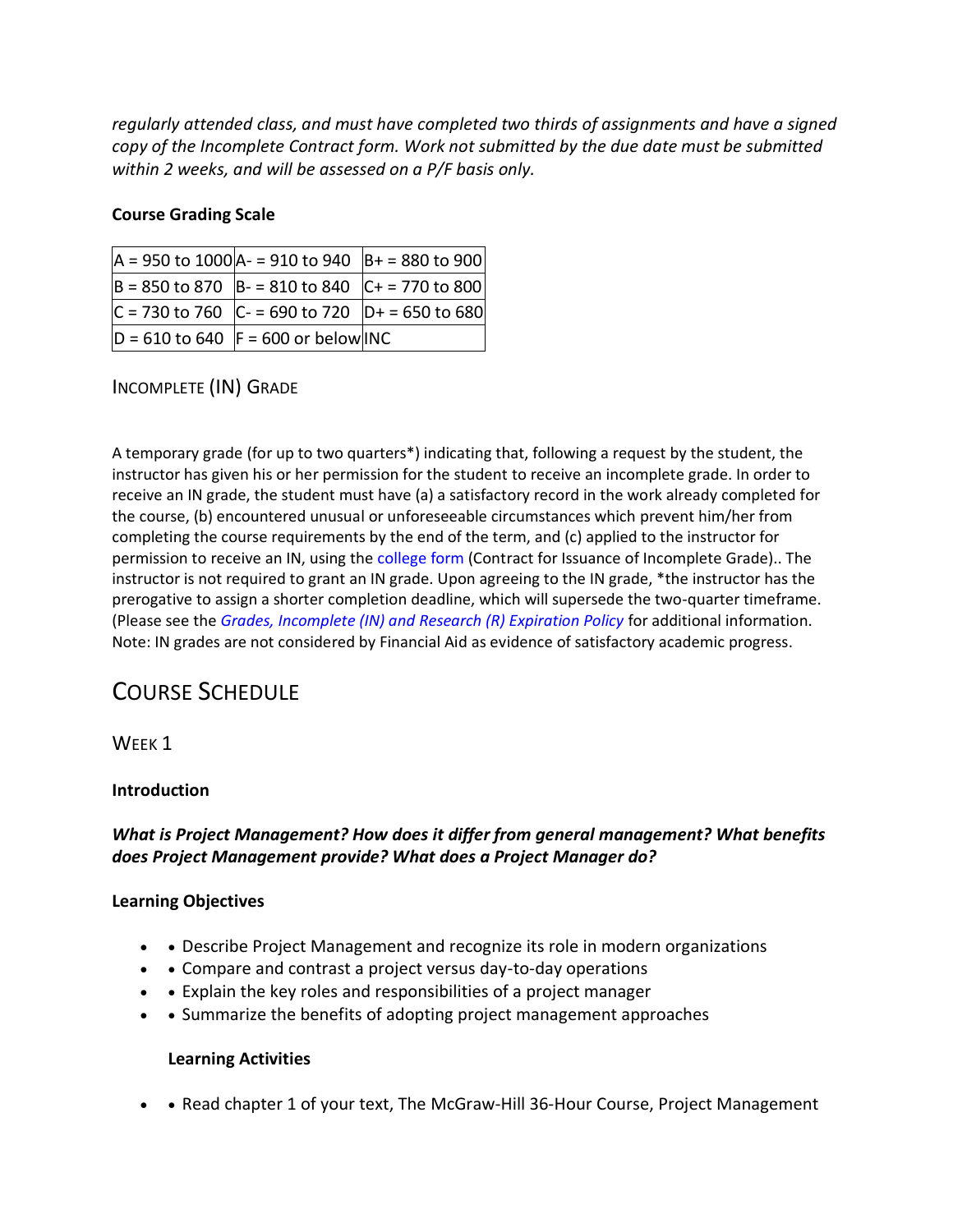• • Introduce yourself to the instructor and describe project management in your own

words

# **Graded Activities**

• Participate in class discussion defining a project, describing a project and explaining its role in adding value to an organization, and distinguishing how projects differ from day- to-day operations.

WFFK<sub>2</sub>

# **Project Management Concepts**

*What are the underlying concepts in project management? What assumptions do we make about projects that reflect how they differ from day to day operations? What is the life-cycle of a project? How do we manage multiple, and sometimes conflicting objectives when planning and working on a project?* 

# **Learning Objectives**

- • Identify the underlying assumptions of project management
- • Categorize the life cycle stages of a project
- • Examine the components of the Triple Constraint
- • Recognize the different types of projects

# **Learning Activities**

- • Read chapter 2 of your text, The McGraw-Hill 36-Hour Course, Project Management
- • Pair up for an case study exercise and discussion
- • Finalize teams for the course project and develop team contract
- • Research a project with which the student is familiar

# **Graded Activities**

- • Participate in class discussion
- • Submit research paper 1 (details of the assignment will be available in the online D2L course room)

WEEK 3

# **The Project Management Leader and The Process of Managing Projects**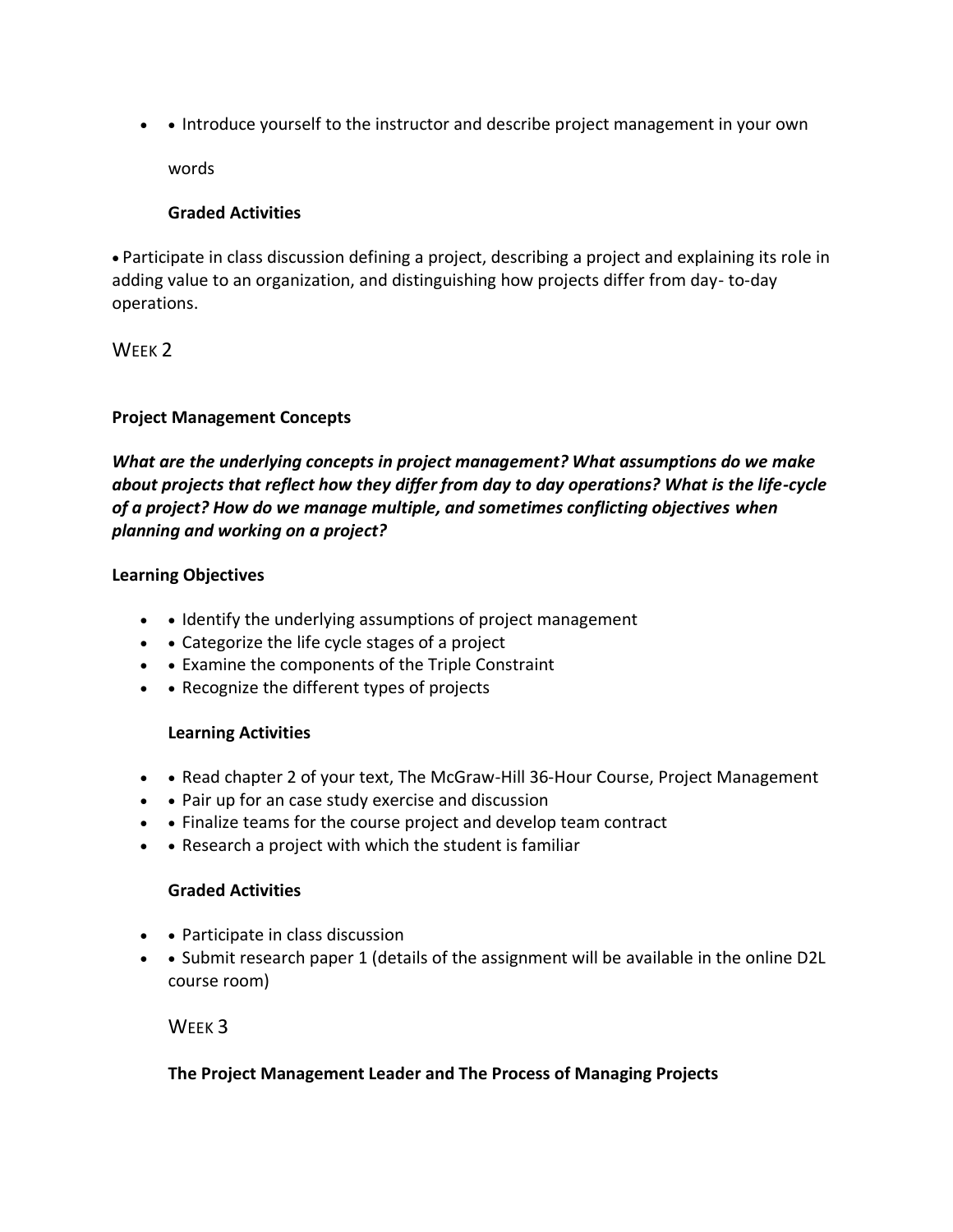*What are the skills required to be an effective project leader? What characteristics must they display? Are the required skills the same across all phases of a project? How are these skills applied in managing the life-cycle process of a project?* 

#### **Learning Objectives**

- • Identify the project leader's integrated skill set
- • Summarize the essential characteristics of a project leader

• Recall project management life cycle phases and explain how the project manager's skills are applied to managing the life-cycle

#### **Learning Activities**

- • Read chapters 3 and 4 of your text, The McGraw-Hill 36-Hour Course, Project Management
- • Research a project with which the student is familiar
- • Work on group project **Graded Activities**
- • Participate in class discussion
- • Submit research paper 2 (details of the assignment will be available in the online D2L

#### course room) WEEK 4

#### **Planning Concepts**

# *How do we go about actually creating a plan? What do we do First? Second? Third? How do we clarify upfront the goals and objectives of the project before we begin?*

#### **Learning Objectives**

- • Assess the importance of the project charter
- • Differentiate between high level and detailed planning
- • Explain the outputs of each process planning phase

#### **Learning Activities**

- • Read chapter 5 of your text, The McGraw-Hill 36-Hour Course, Project Management
- • Exercise on developing a PERT and Gantt chart
- • Work on group project

#### **Graded Activities**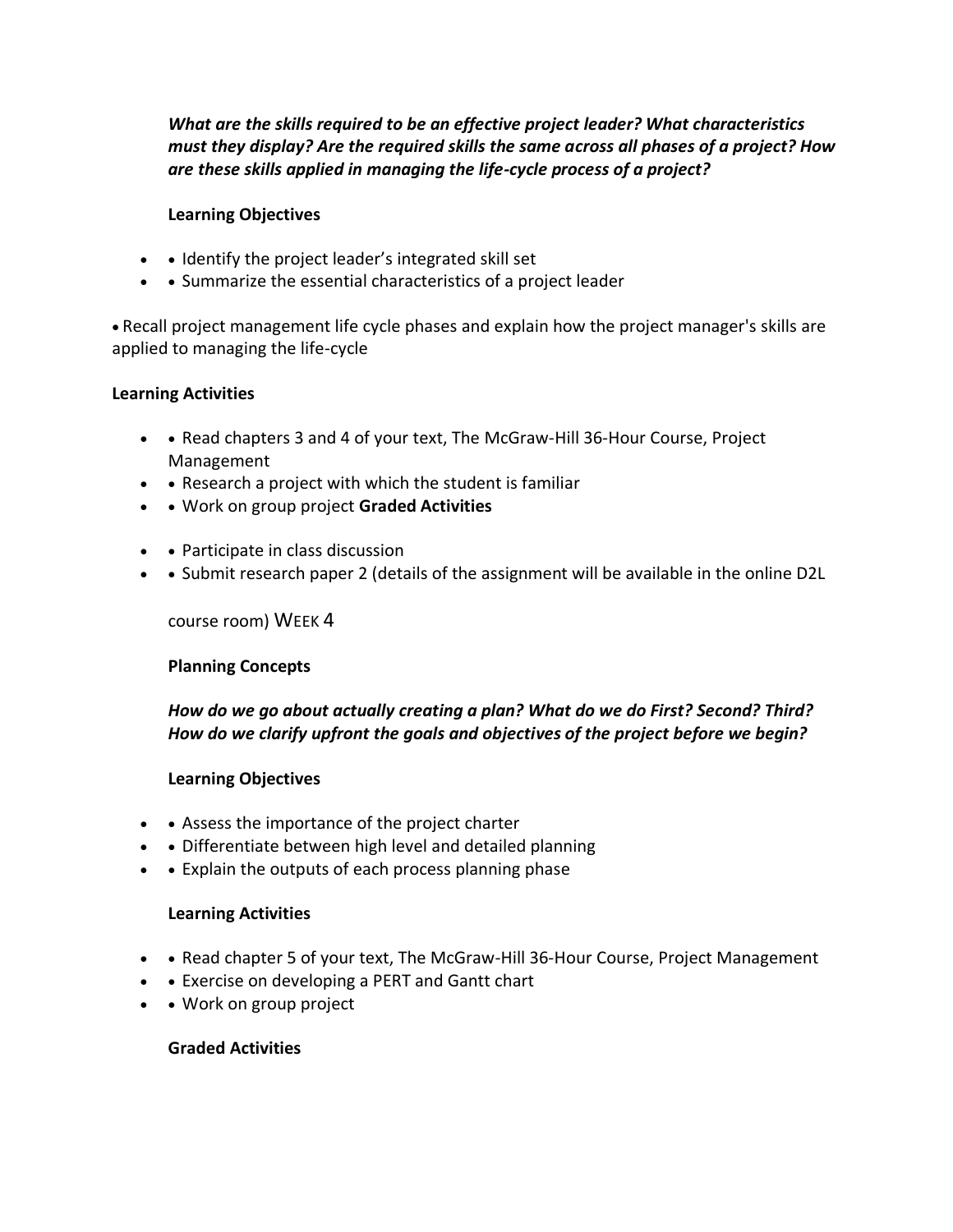• Participate in class discussion WEEK 5 (ONLINE)

#### **High Level Planning**

*How do Project Managers gather the appropriate documentation to initiate planning? What is the difference between a Charter and a Scope Statement? Why do we need both in our high level planning process and how do they complement each other? How do we account for the risk inherent in our project?* 

#### **Learning Objectives**

- • Explain how project management professionals gather and document the information necessary for project management with emphasis on the difference between a charter and scope statement.
- • Apply the principles of risk management to the development of the project plan
- • Demonstrate how to design the entire project life cycle **Learning Activities**
- • Read chapter 6 of your text, The McGraw-Hill 36-Hour Course, Project Management
- • Work on group project **Graded Activities**
- • Participate in class discussion
- • Submit Case Study (details of the assignment will be available in the online D2L course room). *Please note that the Case Study requires a minimum of two sources from peer reviewed academic resources.*

WEEK<sub>6</sub>

#### **Detailed Planning**

*How do Project Managers develop effective and efficient detailed plans that tie-in with the high level planning? What do detailed plans look like? What tools do Project Managers have at their disposal?* 

#### **Learning Objectives**

- • Demonstrate how to create a Work Breakdown Structure (WBS)
- • Describe task duration and sequencing
- • Clarify how a Gantt chart helps control a project

#### **Learning Activities**

- • Read chapter 7 of your text, The McGraw-Hill 36-Hour Course, Project Management
- • Exercise on developing a risk and communications plan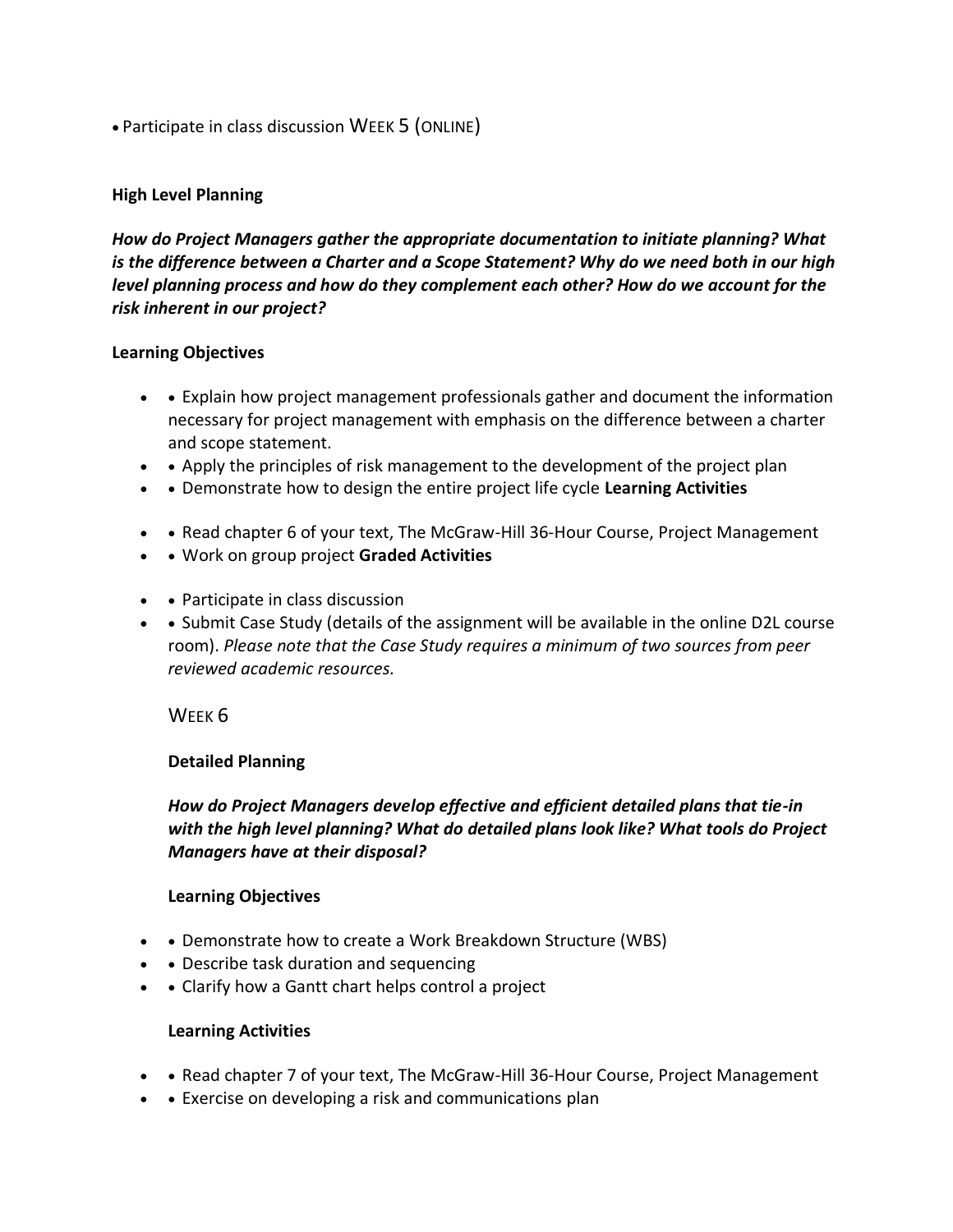• • *Present draft of group project in class (ungraded)* 

# **Graded Activities**

• Participate in class discussion which includes critique of group project draft presentations.

# WFFK<sub>7</sub>

### **Building the team, executing the plan, and closing out the project**

# *How do Project Managers actually "manage" the plan? How do we build effective project teams? How do we communicate to stakeholders what we are doing? What do we do to complete the project when we are done? How do we hand-off the project to operations?*

### **Learning Objectives**

- • Critique and assess how project managers plan within the scope, timeframes, and budget of a project
- • Identify the key team roles on a project team and demonstrate how each participates in key stakeholder communication
- • Explain the critical success factors In team-building
- • Outline the key steps in successfully managing the triple constraint (time, quality, and

cost) while executing the plan

#### **Learning Activities**

• Read chapters 8 and 9 of your text, The McGraw-Hill 36-Hour Course, Project Management

#### **Graded Activities**

- • Participate in class discussion
- • Submit research paper 3 (details of the assignment will be available in the online D2L

course room)

W<sub>FFK</sub> 8

#### **Context for Quality and Learning in Project Management**

*How do project teams capture and maintain the critical elements required for quality execution of the project? How do project teams create an environment of order and stability in an otherwise chaotic atmosphere surrounding a new initiative?*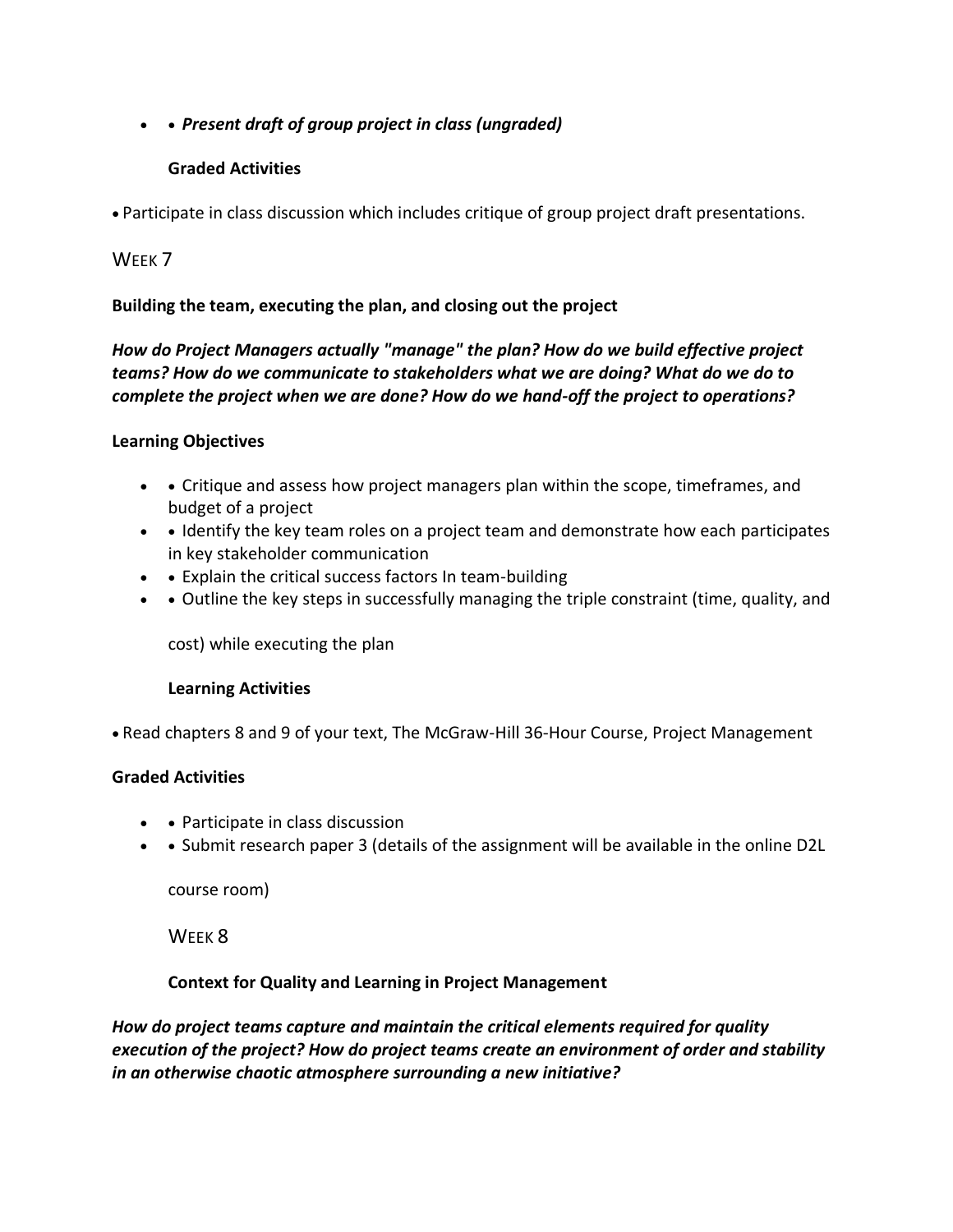#### **Learning Objectives**

- • Demonstrate how to manage quality assumptions
- • Assess a project's risk profile **Learning Activities**
- • Read chapter 10 of your text, The McGraw-Hill 36-Hour Course, Project Management
- • Onsite lecture followed by class discussion
- • Exercise on leading a project
- • Work on the student's team group project

#### **Graded Activities**

- • Participate in an Onsite discussion
- • Submit research paper 4 (details of the assignment will be available in the online D2L

course room)

WEEK<sub>9</sub>

#### **Controlling project work**

### *How do project teams stay on track? How do they even know if they are on track? What reporting tools do project teams use?*

#### **Learning Objectives**

- • Describe project management controls in light of the triple constraint
- Explain and demonstrate how the basic Earned value (EV) metrics are calculated and

#### interpreted

• • Design and present a project plan in its entirety and in a team environment integrating in to it key project management deliverables

#### **Learning Activities**

• Read chapter 11 of your text, The McGraw-Hill 36-Hour Course, Project Management

#### • Watch week 9 online lecture video **Graded Activities**

- • Participate in class discussion
- • *Present team course project for final assessment*

WFFK<sub>10</sub>